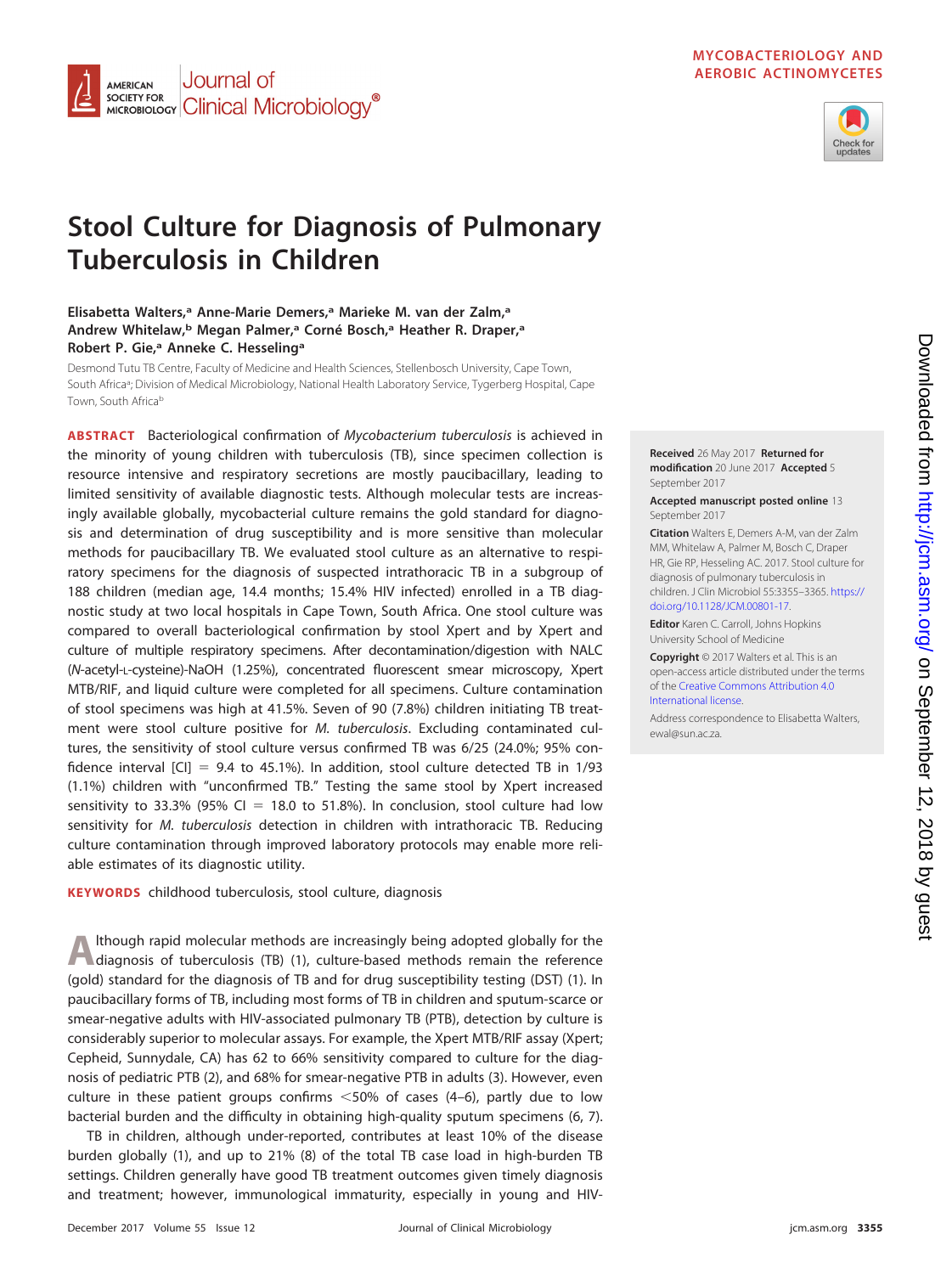

<span id="page-1-0"></span>**FIG 1** STARD cohort flow diagram, illustrating stool culture results by consensus case definition [\(27\)](#page-9-11). EPTB, extrapulmonary tuberculosis. \*, One child was positive on stool culture only; all respiratory cultures and Xpert and stool Xpert were negative.

infected children, favors rapid progression of TB disease if the diagnosis is missed or delayed [\(9,](#page-9-0) [10\)](#page-9-1).

In addition to the importance of confirming a diagnosis, especially in children from high-risk groups, the increasing incidence of drug-resistant TB globally [\(1\)](#page-8-0) calls for greater efforts to pursue bacteriological confirmation in all patients at risk of drug resistance, including children, in order to treat all patients effectively and to prevent the emergence and transmission of resistant M. tuberculosis strains [\(11,](#page-9-2) [12\)](#page-9-3).

Alternative methods to collect respiratory specimens, such as sputum induction, gastric aspiration, and bronchoalveolar lavage from young children, are resource intensive and relatively invasive. When collected, these specimens typically have a low mycobacterial burden, resulting in modest detection by current available tests, including mycobacterial culture and molecular assays [\(2,](#page-8-1) [5,](#page-8-4) [13\)](#page-9-4). Collecting multiple specimens improves detection yield [\(14](#page-9-5)[–](#page-9-6)[16\)](#page-9-7) but is costly and typically has to occur over consecutive days, which limits its feasibility.

Stool is easily collected from children and can be used for the detection of M. tuberculosis present in swallowed sputum, using both culture and molecular methods [\(17](#page-9-8)[–](#page-9-9)[26\)](#page-9-10). We have recently shown that stool Xpert detects approximately one in four children with radiologically severe PTB [\(25\)](#page-9-9). Although Xpert gives rapid results, including rifampin resistance, current diagnostic algorithms still require a cultured isolate for further DST to isoniazid and other drugs. We evaluated stool culture as a noninvasive strategy for the diagnosis of intrathoracic (pulmonary) TB in a subset of children with suspected PTB, whose stool Xpert results were reported previously [\(25\)](#page-9-9).

#### **RESULTS**

Cohort recruitment and characteristics are summarized in [Fig. 1](#page-1-0) and [Table 1.](#page-2-0) Overall, 188 children were included in the study. Thirty-seven (19.7%) children were classified as "confirmed TB" (excluding stool culture results as the index test), 93 (49.5%) were classified as "unconfirmed TB," and 58 (30.9%) were classified as "unlikely TB" according to international consensus clinical case definitions for intrathoracic TB in children [\(27\)](#page-9-11). Overall, 90 (47.9%) children were treated for TB by the clinical care team. Twenty-six of 90 (28.9%) children who initiated antituberculosis therapy had stool specimens collected after treatment initiation (median, 2 days; interquartile range, 1 to 4 days).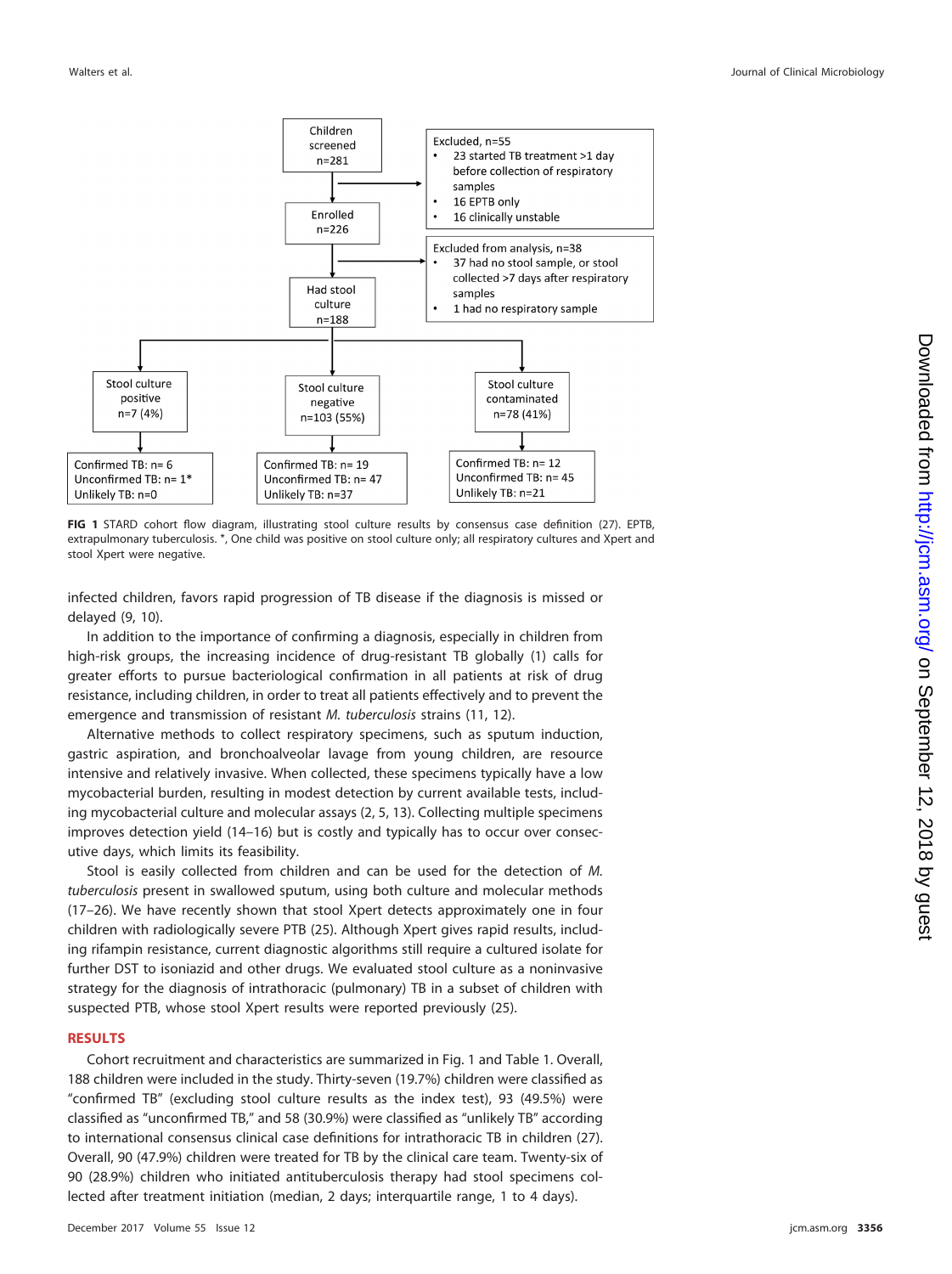<span id="page-2-0"></span>**TABLE 1** Cohort characteristics overall and grouped by international consensus diagnostic category [\(27\)](#page-9-11) in children presenting with suspected tuberculosis ( $n = 188$ )

|                                                  | Diagnosis <sup>a</sup> |                                |                                 |                              |  |  |
|--------------------------------------------------|------------------------|--------------------------------|---------------------------------|------------------------------|--|--|
| Characteristic                                   | All children           | Children with<br>confirmed TBb | Children with<br>unconfirmed TB | Children with<br>unlikely TB |  |  |
| Total                                            | 188 (100)              | 37 (19.7)                      | 93 (49.5)                       | 58 (30.9)                    |  |  |
| Age (mo)                                         | 14.4                   | 17.5                           | 15.5                            | 12.5                         |  |  |
| Median (IQR)                                     | $7.2 - 25.6$           | $8.9 - 28.4$                   | $9.1 - 26.1$                    | $5.6 - 20.2$                 |  |  |
| Male                                             | 95 (50.0)              | 15(40.5)                       | 48 (51.6)                       | 32(55.2)                     |  |  |
| HIV infected                                     | 29(15.4)               | 2(5.4)                         | 19 (20.4)                       | 8(13.8)                      |  |  |
| On ART at presentation                           | 9(31.0)                | 0(0)                           | 8(42.1)                         | 1(12.5)                      |  |  |
| $WAZ < -2$                                       | 97 (51.6)              | 19(51.4)                       | 59 (63.4)                       | 19 (32.8)                    |  |  |
| With evidence of BCG immunization                | 182 (96.8)             | 32 (86.5)                      | 93 (100)                        | 57 (98.3)                    |  |  |
| $\geq$ 1 well-defined TB symptom(s) <sup>c</sup> | 149 (79.3)             | 33 (89.2)                      | 81 (87.1)                       | 35(60.3)                     |  |  |
| TST positive                                     | 48 (29.4)              | 23(74.2)                       | 21(25.6)                        | 4(8.0)                       |  |  |
| $\sqrt{n}$                                       | 163                    | 31                             | 82                              | 50                           |  |  |
| Exposure to identified TB source case            | 105 (55.9)             | 25(67.6)                       | 71 (76.3)                       | 9(15.5)                      |  |  |
| CXR suggestive of TB                             | 58 (31.9)              | 26(74.3)                       | 28 (30.1)                       | 4(7.4)                       |  |  |
| n                                                | 182                    | 35                             | 93                              | 54                           |  |  |
| Treated for TB                                   | 90 (47.9)              | 37 (100)                       | 38 (40.9)                       | 15(25.9)                     |  |  |

aValues are expressed as number (%) unless otherwise noted in column 1. IQR, interquartile range; ART, antiretroviral therapy; WAZ, weight-for-age Z-score according to UK growth charts 1990 [\(44\)](#page-10-0); BCG, bacillus Calmette-Guérin; TST, tuberculin skin test; CXR, chest radiograph.

<sup>b</sup>This value includes all children with positive Xpert or culture of M. tuberculosis from respiratory specimens or a positive Xpert result for stool. Two children were confirmed only on stool Xpert. One child whose only M. tuberculosis-positive test was stool culture is classified as "unconfirmed TB," since stool culture was the index test.

c As reported previously [\(45\)](#page-10-1).

Of the 37 children with bacteriologically confirmed TB, 28 were confirmed on respiratory specimen culture and 9 were confirmed by Xpert only (7 on respiratory specimens and two on stool; all 9 were culture negative). Stool culture was positive in 6/37 (16.2%) children with "confirmed TB," in 1/93 (1.1%) children with "unconfirmed TB" and in none of the children with "unlikely TB."

In order to present a fair comparison between stool and respiratory specimens, we also compared stool culture to culture of respiratory specimens in children who had stool and respiratory specimens collected on the same day ( $n = 153$ ). Stool culture sensitivity was 33.3% (95% confidence interval  $\text{[CI]} = 11.8$  to 61.6%), with other measures of diagnostic accuracy being similar to the comparison between stool and 2 gastric aspirate (GA) or 2 sputum (SPT) specimens. The diagnostic accuracy analyses for stool culture are shown in [Table 2](#page-3-0) and detailed microbiology of stool specimens in [Table 3.](#page-3-1)

If contaminated stool cultures are excluded, there was no difference in culture positivity for stool specimens collected before (4/35; 11.4%) or after (3/18; 16.7%) initiation of TB treatment ( $P = 0.667$ ). Of the children with positive respiratory cultures  $(n = 28)$ , 21 (75%) had stool collected within 1 day of the first culture-positive respiratory specimen: 12/21 (57.1%) on the same day or 1 day before the respiratory specimen and 9/21 (42.9%) 1 day after the respiratory specimen. Stool cultures were positive in 6 of these 21 (28.6%) children; 10/21 (47.6%) stool cultures were negative, and  $5/21$  (23.8%) were contaminated. In comparison, none of the 7 stools collected  $>1$ day after the first culture-positive respiratory specimen were culture positive.

The 7 isolates from positive stool cultures were all drug susceptible. Drug-resistant TB was detected from respiratory specimens in 4/37 (10.8%) children with confirmed TB: 2 were at least isoniazid monoresistant, and 2 were multidrug resistant (MDR), with susceptibility to ofloxacin and amikacin confirmed on phenotypic DST. Stool culture was negative in all 4, despite stool being collected before treatment in all cases.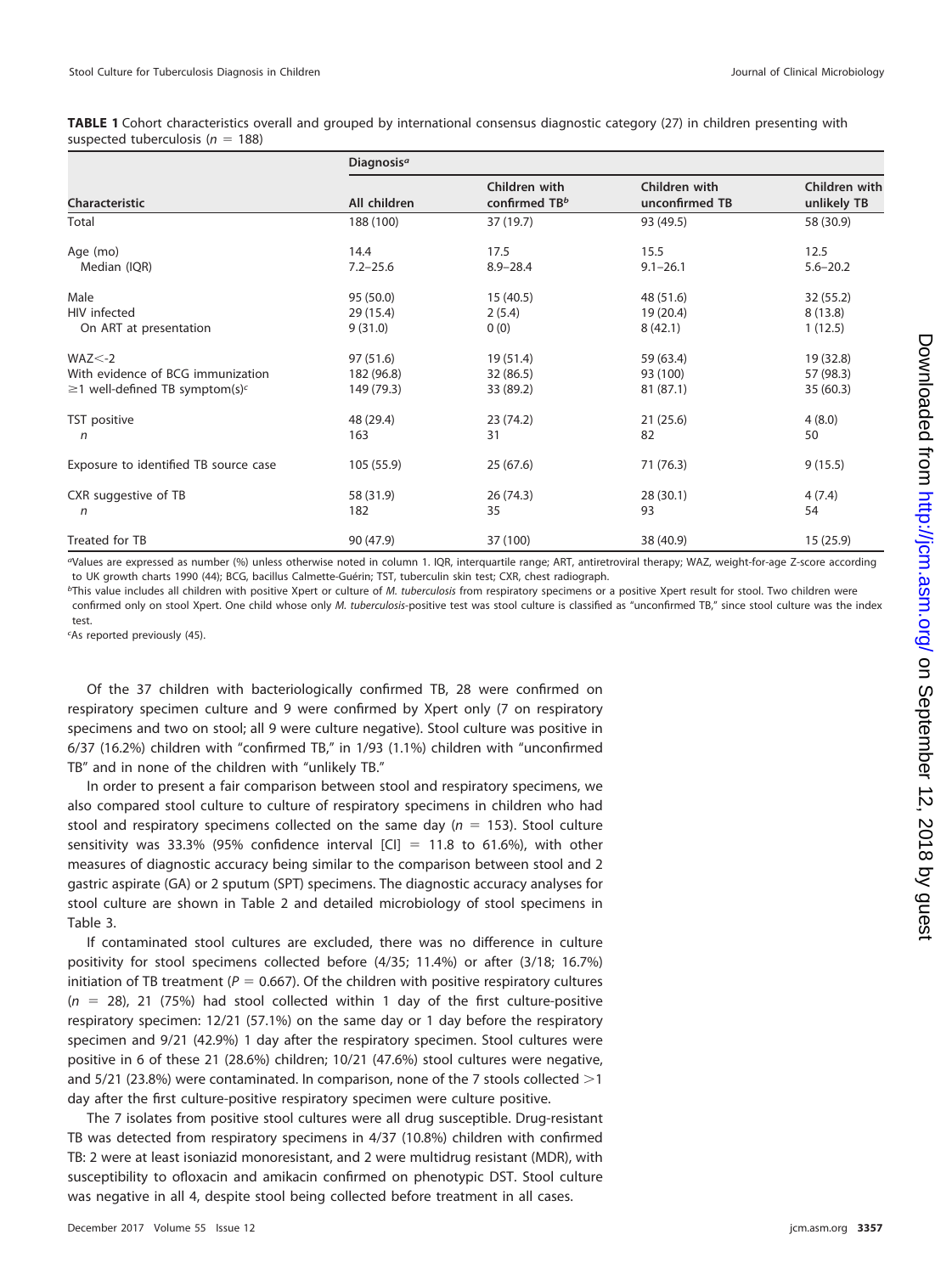<span id="page-3-0"></span>

|                                                      | Comparison                             |                                                  |                                         |                                                        |  |  |
|------------------------------------------------------|----------------------------------------|--------------------------------------------------|-----------------------------------------|--------------------------------------------------------|--|--|
| Parameter                                            | SC vs culture or<br>Xpert <sup>b</sup> | SC vs clinical decision<br>to treat <sup>c</sup> | SC vs culture of<br>GA/SPT <sup>d</sup> | SC vs culture of<br>respiratory specimens <sup>e</sup> |  |  |
| Stool culture result (no. of samples $[+/$ -/total]) |                                        |                                                  |                                         |                                                        |  |  |
| Stool culture $(+)$                                  | 6/1/7                                  | 7/0/7                                            | 5/2/7                                   | 5/1/6                                                  |  |  |
| Stool culture $(-)$                                  | 15/88/103                              | 46/57/103                                        | 10/91/101                               | 10/73/83                                               |  |  |
| <b>Totals</b>                                        | 21/89/110                              | 53/57/110                                        | 15/93/108                               | 15/74/89                                               |  |  |
| % sensitivity or specificity (95% CI)                |                                        |                                                  |                                         |                                                        |  |  |
| Sensitivity                                          | 28.6 (11.3, 52.2)                      | 13.2(5.5, 25.3)                                  | 33.3 (11.8, 61.6)                       | 33.3 (11.8, 61.6)                                      |  |  |
| Specificity                                          | 98.9 (93.9, 100.0)                     | 100.0 (93.7, 100.0)                              | 97.8 (92.4, 99.7)                       | 98.6 (92.7, 100.0)                                     |  |  |
| PPV or NPV (95% CI)                                  |                                        |                                                  |                                         |                                                        |  |  |
| <b>PPV</b>                                           | 85.7 (42.1, 99.6)                      | 100.0 (59.0, 100.0)                              | 71.4 (29.0, 96.3)                       | 83.3 (35.9, 99.6)                                      |  |  |
| <b>NPV</b>                                           | 85.4 (77.1, 91.6)                      | 55.3 (45.2, 65.1)                                | 90.1 (82.5, 95.1)                       | 88.0 (79.0-94.1)                                       |  |  |

<sup>a</sup>GA, gastric aspirate; SPT, sputum; IS, induced sputum; (+), positive; (-), negative; CI, confidence interval; PPV, positive predictive value; NPV, negative predictive value.  $b$ That is, stool culture compared to culture or Xpert of up to 2 GA/SPT and 2 IS specimens;  $n = 110$  (78 children with contaminated stool culture were excluded).

That is, stool culture compared to clinical decision to treat;  $n = 110$  (78 children with contaminated stool culture were excluded).  $\sigma$ That is, stool culture compared to culture of 2 GA/SPT specimens;  $n = 108$  (78 children with contaminated stool culture and 2 with contaminated GA cultures were

excluded).  $e<sup>th</sup>$  That is, stool culture compared to culture of respiratory specimens collected on the same day;  $n = 89$  (64 children with contaminated stool culture and 2 with

contaminated respiratory cultures were excluded).

Two of the seven (28.6%) culture-positive and 3/103 (2.9%) culture-negative stool specimens were smear positive [\(Table 3\)](#page-3-1). The three culture-negative, smear-positive stool specimens were all collected before starting TB treatment, and all were processed between 12 and 72 h after collection. All smear-positive stool samples originated from children who had confirmed TB: respiratory specimens from these children were all smear, Xpert, and culture positive. No nontuberculous mycobacteria were isolated from stool.

Culture was contaminated in 78/188 (41.5%) stool versus 31/419 (7.4%) GA, 24/425 (5.7%) induced sputum (IS), and 0/6 (0.0%) SPT specimens. Although not subjected to microbiological identification, contaminating organisms were compatible with fungal and bacterial overgrowth.

|              | <b>TTP</b> |              | <b>Xpert</b>     |            | Smear  | No. of stool                         |
|--------------|------------|--------------|------------------|------------|--------|--------------------------------------|
| Culture      | (days)     | <b>Xpert</b> | semiquantitative | Smear      | grade  | specimens <sup>b</sup> ( $n = 188$ ) |
| Pos MTB      | 9          | Det          | VL               | Pos        | $1+$   | 1                                    |
|              | 16         | Det          | L                | Neg        |        |                                      |
|              | 25         | Det          |                  | Neg        |        |                                      |
|              | 26         | Det          | L                | Neg        |        |                                      |
|              | 19         | Neg          |                  | Neg        |        |                                      |
|              | 22         | <b>Neg</b>   |                  | Neg        |        |                                      |
|              | 12         | E/I/NR       |                  | Pos        | $1 +$  |                                      |
| Neg          |            | Det          | M                | Pos        | $3+$   |                                      |
|              |            | Det          | VL               | Pos        | $2+$   |                                      |
|              |            | Det          | L                | Pos        | Scanty | 1                                    |
|              |            | Det          | VL               | Neg        |        | 1                                    |
|              |            | Det          | VL               | Neg        |        |                                      |
|              |            | Det          | L                | Neg        |        |                                      |
|              |            | Neg          |                  | Neg        |        | 85                                   |
|              |            | E/I/NR       |                  | <b>Neg</b> |        | 12                                   |
| Contaminated |            | Det          | VL               | Neg        |        | 1                                    |
|              |            | Neg          |                  | Neg        |        | 69                                   |
|              |            | E/I/NR       |                  | Neg        |        | 8                                    |

<span id="page-3-1"></span>**TABLE 3** Stool microbiology results grouped by culture, Xpert MTB/RIF, and smear results<sup>a</sup>

aTTP, time to positivity; Pos, positive; Det, M. tuberculosis detected; VL, very low; L, low; Neg, negative; E/I/NR, error, invalid, or no result; M, medium.

<sup>b</sup>One stool specimen per participant ( $n = 188$  participants).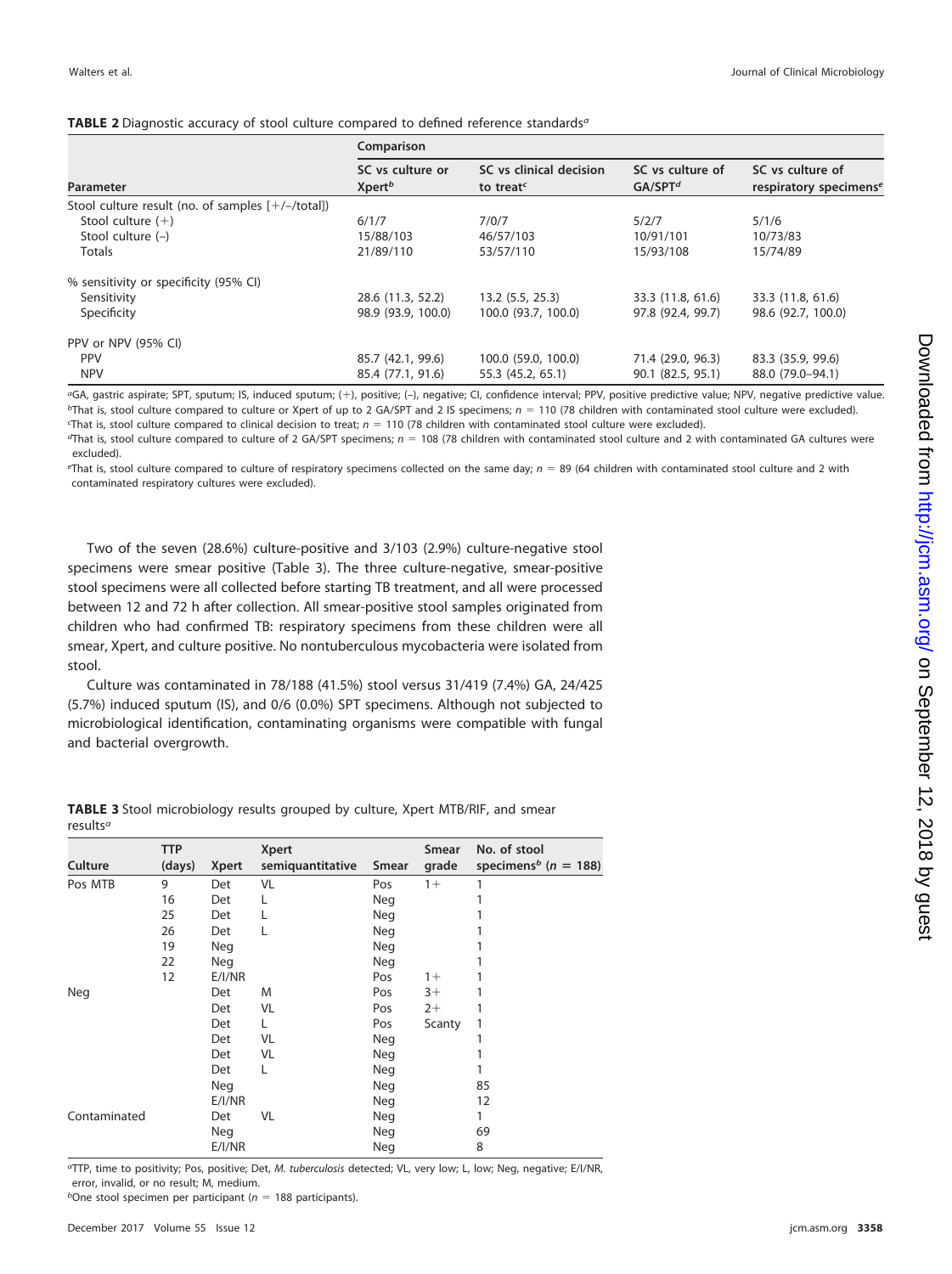**Incremental value of Xpert on stool for** *M. tuberculosis* **detection.** Of the seven stool specimens with positive cultures, the Xpert result on the same specimens was positive in four (57.1%). However, the incremental value of testing all stool specimens with Xpert as well was 100%, since Xpert detected M. tuberculosis in an additional seven stool specimens, six of which were stool culture negative and one had a contaminated culture [\(Table 3\)](#page-3-1). The sensitivity/specificity of combined stool culture and Xpert versus confirmed TB based on respiratory specimens alone was 33.3% (95% CI = 18.0 to 51.8%)/98.0% (95% CI = 94.2 to 99.6%), respectively, if including participants with either a valid stool Xpert or stool culture result  $(n = 180)$ . Eight children who had both stool Xpert invalid and stool culture contaminated were excluded from this calculation. The reduced specificity is due to three children who were positive on stool Xpert or stool culture alone, but negative on all respiratory specimens. None of the children with MDR-TB were stool Xpert positive.

**Spectrum of TB disease in children with positive stool culture.** Six of the seven children with positive stool cultures showed severe disease on chest radiographs (CXR) [\(28\)](#page-9-12), including four with cavities. One child had a normal CXR, and all cultures except stool were negative. The child was started on antituberculosis therapy clinically before stool culture results were available, based on suggestive symptoms, a positive tuberculin skin test (TST), and significant TB exposure history (mother with TB), and responded well to TB treatment. None of the seven had extrathoracic TB.

**Stool culture in abdominal TB.** Of seven children with a clinical/sonographic diagnosis of abdominal TB, four had negative and three had contaminated stool cultures. For one child, M. tuberculosis was detected by Xpert in a stool sample.

### **DISCUSSION**

The ability to culture M. tuberculosis from an appropriate clinical specimen allows for characterization of the mycobacterial isolate, including genotyping and DST, and remains a critical part of clinical management of TB in children and adults. We have already shown that in children with severe intrathoracic TB, stool Xpert can provide a rapid confirmation in a substantial proportion of children and can directly inform clinical care [\(25\)](#page-9-9). Since culture is more sensitive than Xpert, especially in paucibacillary TB [\(2,](#page-8-1) [29\)](#page-9-13), we evaluated the diagnostic utility of stool culture in a subgroup of children whose stool Xpert results we had previously reported on. However, stool culture was discontinued early due to the high contamination rate relative to its poor diagnostic yield. Stool culture did not confirm any of the children with drug-resistant TB and was positive only in 4% of children overall, mostly children with severe manifestations of PTB.

We found that adding Xpert testing of the same stool specimens increased M. tuberculosis detection by 100%, since seven stool specimens were Xpert positive but culture negative or contaminated, thereby adding seven additional confirmed diagnoses to the seven confirmed by stool culture. Although Xpert testing had better sensitivity than culture for stool, Xpert only allows partial DST: combining the two testing methods could improve the sensitivity of stool testing, while simultaneously enabling at least a portion of specimens to undergo full DST if clinically relevant. In our cohort, none of the children with MDR-TB were detected using either stool culture or stool Xpert. This may be due to chance since the numbers were small. Studies enrolling children with suspected drug-resistant TB would be best placed to opportunistically evaluate the diagnostic utility of stool culture and Xpert in this patient population.

The sensitivity of stool culture compared to mycobacteriological confirmation using respiratory specimens was 24%, excluding contaminated cultures. If these are included as "not positive," the sensitivity was even lower at 16.2%. This is because some of children excluded based on contaminated stool culture in the first calculation had confirmed TB, so the relative proportion of stool culture-positive children was higher (data not shown). Allowing stool to be collected after TB treatment initiation (up to 7 days) is a limitation of this study and may have contributed to lower bacillary numbers in stool. In contrast, according to protocol entry criteria, respiratory specimens were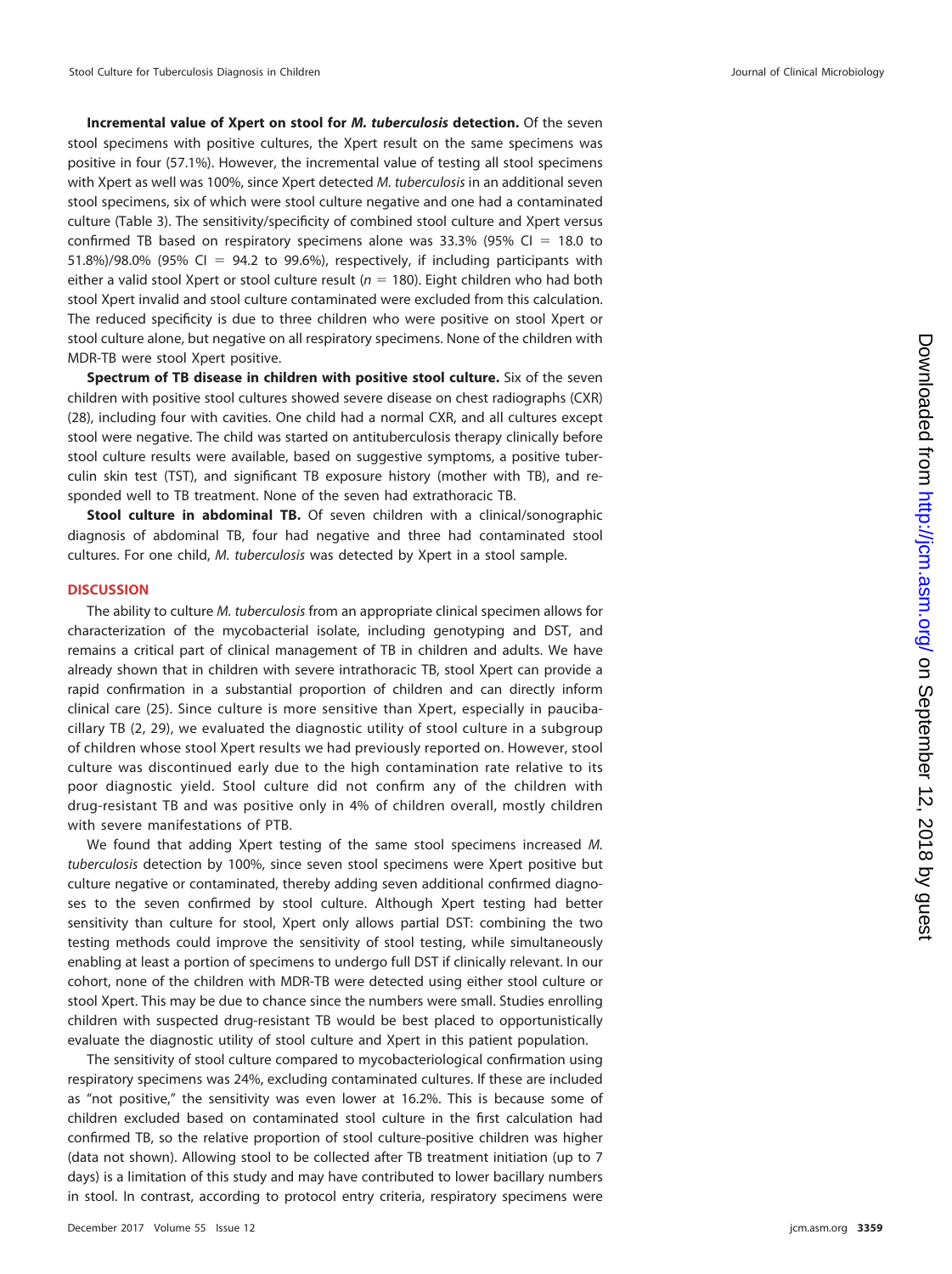mostly collected pretreatment. Although our data suggest that pretreatment collection of stool was not associated with a higher proportion of positive stool cultures, this analysis was not adequately powered. Notably, all culture-positive stools came from children whose stool was collected no more than 1 day after the first culture-positive respiratory specimen. This is probably a function of a correlation between stool and sputum mycobacterial loads. Collection of stool a few days after respiratory specimens may result in lower detection from stool due to a variety of factors, such as treatment with antibiotics and antituberculosis drugs and reduced sputum production leading to less sputum being swallowed.

An additional limitation of our study, which may have negatively biased the stool culture results, is that a single stool specimen was compared to multiple respiratory specimens. We could not find any published studies evaluating the incremental diagnostic yield of additional stool specimens, but it is plausible that, similarly to respiratory specimens, increasing the number of specimens collected could have an additive effect. Although mindful of these limitations, we opted for a pragmatic approach to stool collection, since we were evaluating the potential of stool testing as a feasible strategy for resource-limited settings. Applying excessively strict conditions for method and timing of collection would severely limit feasibility and is less likely to be applicable on the field. Although the cost of a second culture may be prohibitive in many settings, the value of a second stool culture should be studied and considered for settings where this may be an option.

The sensitivity of stool culture in our study, although low, is higher than that reported in the other pediatric studies on stool culture for TB diagnosis by Donald and Oberhelman, where the sensitivity was 15 to 20% compared to culture of two gastric aspirates [\(20,](#page-9-14) [21,](#page-9-15) [30\)](#page-9-16). Our study applied relatively narrow entry criteria, which resulted in almost 50% of the cohort initiating TB treatment, and in a considerable proportion having bacteriologically confirmed TB (42%). In absolute numbers, our study had almost double the number of bacteriologically confirmed cases compared to the other three studies, likely indicating a more severe spectrum of TB disease in our hospitalbased cohort. The high prevalence of disease resulted in a high positive predictive value of stool culture (85%), which may not be generalizable to all settings and will be highly dependent on the selection criteria for investigation and on the expected prevalence and severity of TB disease.

It is also difficult to compare our results to the other pediatric studies, as different protocols for stool preparation and different culture methods were used. Oberhelman et al. used a small initial stool mass (0.1 g) diluted in 6 ml of phosphate-buffered saline (PBS) [\(20,](#page-9-14) [30\)](#page-9-16), whereas Donald et al. combined two stool specimens (final mass not specified) [\(21\)](#page-9-15) and followed the method published by Allen [\(31\)](#page-9-17). All three studies used 1% final concentration sodium hydroxide (NaOH) for decontamination, followed by centrifugation. For culture, Donald et al. used the Bactec radiometric culture, while Oberhelman et al. used both Lowenstein-Jensen and microscopic observation drug susceptibility methods. We used a Mycobacteria Growth Indicator Tube (MGIT; Becton Dickinson, Sparks, MD) culture with PANTA, which is more sensitive than solid culture [\(32\)](#page-9-18) and is the method used by the South African National Health Laboratory Service. However, despite the addition of antibiotics, MGIT culture is more prone to contamination by commensal microorganisms [\(32\)](#page-9-18). The abundant microflora which constitutes stool grows rapidly in culture and prevents the identification of the slower-growing M. tuberculosis bacilli. The other published pediatric stool culture studies do not report on contamination rates, but studies in adults using MGIT report 14 to 38% contaminated cultures [\(23,](#page-9-19) [33,](#page-9-20) [34\)](#page-9-21). Earlier reports using nonselective culture media on stool samples resulted in excessive contamination, for the detection of both M. tuberculosis [\(35\)](#page-9-22) and Mycobacterium avium complex (MAC) [\(36,](#page-9-23) [37\)](#page-9-24), leading to early discontinuation of those protocols. More recently, liquid culture has become widely available and is known to result in higher contamination for sputum and nonsputum samples than solid culture media [\(32\)](#page-9-18).

Culture contamination was the main reason for discontinuing stool culture in our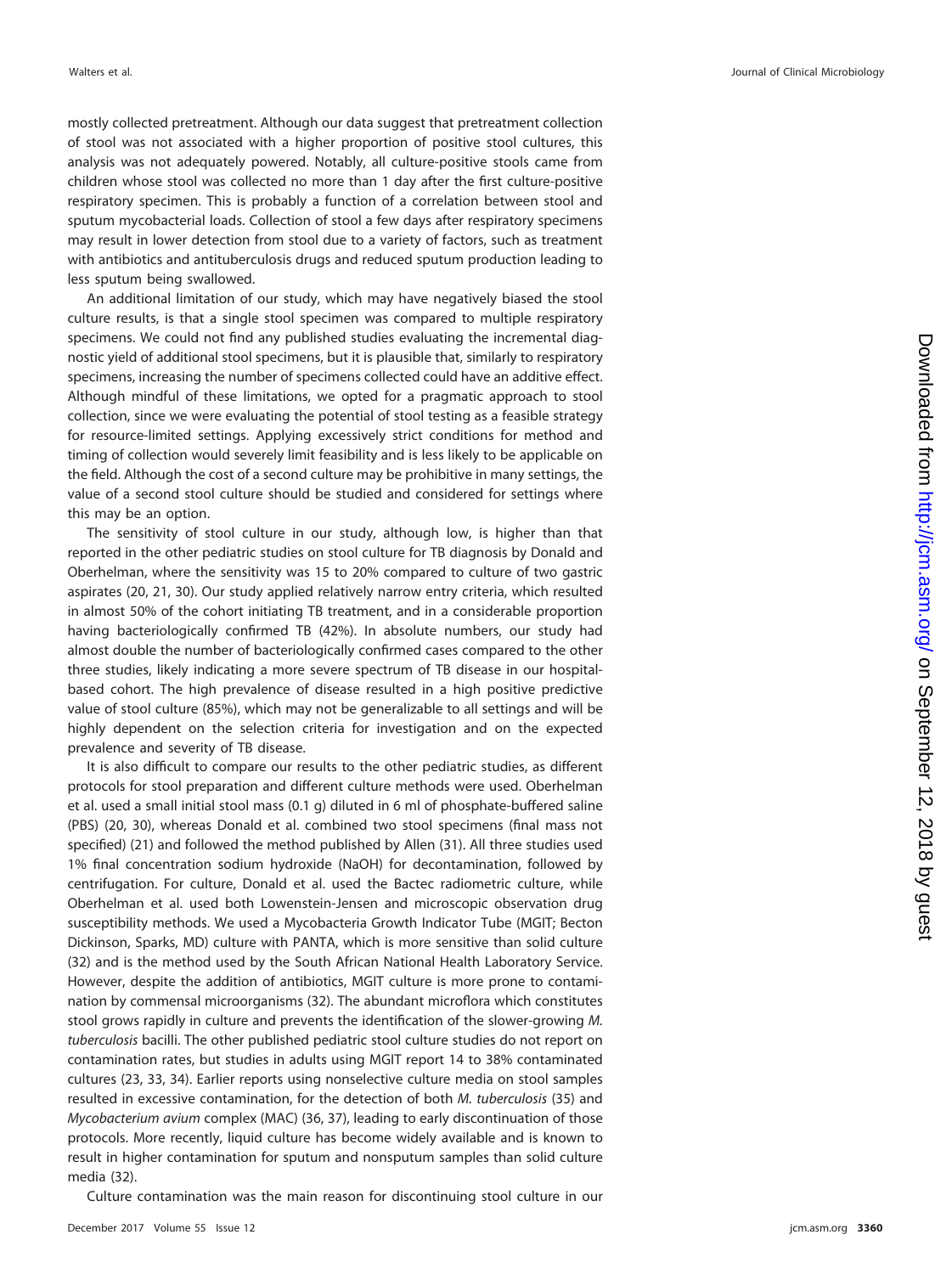study. Despite instructing caregivers to keep stool specimens refrigerated and allowing for a maximum 72 h from collection to processing, we did not collect data on the site of collection (home versus hospital): it is possible that ideal conditions were not maintained for stool specimens collected at home, and that this contributed to high contamination rates. Various techniques to reduce stool culture contamination in the laboratory have been evaluated. Allen tested different decontaminating agents and concluded that NaOH was superior to sulfuric acid and alkali precipitation for recovery of M. tuberculosis and decontamination [\(31\)](#page-9-17). In a separate similar study, NaOH also resulted in higher yield and comparable contamination rates compared to Portaels solution and benzalkonium chloride-1-hexadecylpyridinium chloride [\(35\)](#page-9-22). El Khechine et al. replaced NaOH decontamination with 0.25% chlorhexidine in their laboratory handling of stool samples [\(19,](#page-9-25) [38\)](#page-9-26), citing unpublished data of improved recovery versus contamination compared to NaOH [\(19\)](#page-9-25). Chlorhexidine is inactive against mycobacteria and may increase the recovery of M. tuberculosis [\(39,](#page-9-27) [40\)](#page-9-28). The sensitivity of stool culture in the study by El Khechine is the highest reported for the diagnosis of PTB at 54% [\(19\)](#page-9-25).

Allen also tried to reduce stool culture contamination by diluting samples after the 1% NaOH digestion/decontamination procedure, before inoculation into culture medium [\(31\)](#page-9-17). Dilutions of 1:10 substantially reduced contamination without affecting M. tuberculosis yield.

Other stool decontamination methods have been evaluated for the recovery of MAC, including the use of oxalic acid (which resulted in similar contamination rates but improved MAC detection) [\(36\)](#page-9-23) and testing different concentrations of and time exposure to NaOH [\(37\)](#page-9-24). Although certain protocols could achieve improved detection, the effect on contamination rates was more variable. Importantly, the pathophysiology of MAC disease in AIDS patients, where disease may be primarily abdominal and rapidly disseminates, may explain the higher sensitivity of stool culture for MAC compared to M. tuberculosis in patients with suspected PTB.

Pediatric stool culture studies for M. tuberculosis detection have not evaluated higher NaOH concentrations and longer exposure times for sample decontamination, nor the effect of sample dilution. However, it is plausible that these modifications may disproportionately affect mycobacterial recovery compared to reduction of bacterial and fungal overgrowth on the already paucibacillary specimens typically collected from children with PTB.

**Conclusions.** Although stool can easily be collected by caregivers and untrained health care workers, stool sample preparation and processing for culture are relatively complex and laboratory protocols have yet to be optimized. Given the available evidence, stool culture for TB diagnosis cannot currently be recommended to replace culture and Xpert of respiratory samples for the diagnosis of intrathoracic TB in children. Culture remains an expensive technique, and the high percentage of nonevaluable results from contamination using standard protocols paired with limited diagnostic sensitivity does not currently justify its routine use.

More work is needed before stool culture can be promoted as a feasible diagnostic strategy for resource-limited settings. Given the limited options for confirming TB in children from high-burden settings, stool culture may still have a role in TB diagnosis as an adjunctive diagnostic measure or in clinical situations where confirmation of TB disease and DST results is critical, but laboratory research should be prioritized over clinical evaluations. Specifically, promising laboratory protocols that have shown better sensitivity and low contamination rates, such as those using chlorhexidine, should be systematically evaluated and compared to current protocols. Optimized laboratory protocols could then be applied to targeted high-risk pediatric populations such as children at risk of MDR-TB, those with HIV infection and those with severe forms of intrathoracic TB, where diagnosis is most critical. This approach would ultimately inform whether stool culture has a place in resource-limited settings with laboratory capacity but inadequate resources for sputum collection in children.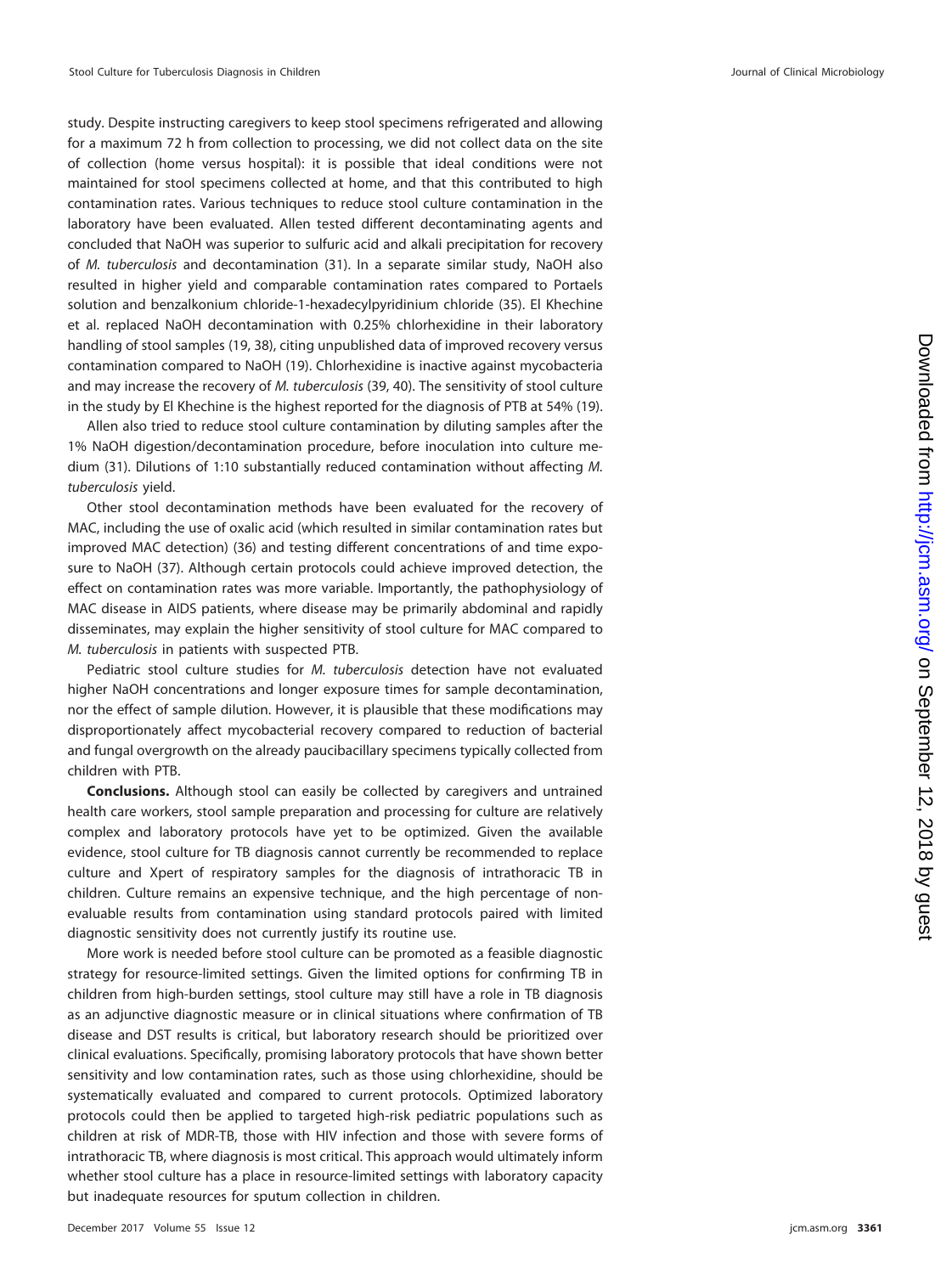#### **MATERIALS AND METHODS**

Cohort eligibility, enrollment, and investigation have been previously described [\(25\)](#page-9-9). In brief, following caregiver written consent, children  $<$  13 years of age who presented to two referral hospitals in Cape Town, South Africa, with suspected intrathoracic TB (PTB inclusive of pleural effusion and hilar adenopathy) were consecutively enrolled from April 2012 to June 2014. Eligibility was based on  $\geq 1$  of the following symptoms: (i) cough lasting  $\geq$  weeks, (ii) unexplained fever for  $\geq$  1 week, or (iii) poor growth or weight loss over the preceding 3 months. We also included children with any cough duration, if  $\geq$ 1 of the following characteristics were present: (i) exposure to an identified TB source case in the preceding 12 months, (ii) positive TST if previously negative or unknown, or (iii) a CXR suggestive of TB as assessed by the study clinician. Infants <3 months of age with pneumonia unresponsive to appropriate antimicrobials or with unexplained and unresponsive sepsis syndrome were also eligible. We excluded children who had received  $>1$  dose of antituberculosis therapy (excluding isoniazid preventive therapy) before respiratory specimen collection, who had an established alternative diagnosis at screening, or who were unable to commit to follow up. Children with both extrapulmonary and intrathoracic manifestations of TB were eligible.

Investigations included TST (Mantoux, two tuberculin units of PPD RT-23; Statens Serum Institute, Copenhagen, Denmark), HIV testing, and CXR, evaluated by two independent experts. TST results were read 48 to 72 h after placement and were considered positive if the wheal measured  $\geq$ 10 mm if HIV negative and Mycobacterium bovis bacillus Calmette-Guérin (BCG) vaccinated, ≥5 mm if HIV positive, or not BCG vaccinated. Evidence of BCG vaccination was determined by written record in the immunization card or evidence of BCG scar in the right deltoid area. HIV testing was by HIV DNA PCR in children 18 months of age, and by HIV antibody testing (using enzyme-linked immunosorbent assay [ELISA]) if  $\geq$ 18 months.

Treatment decisions were made by the attending clinicians based on clinical, epidemiological, and bacteriological findings, including the results of all respiratory and stool specimens collected by the study team. For research purposes, participants were classified using the revised clinical case definitions of intrathoracic TB in children [\(27\)](#page-9-11), into the categories "confirmed TB" (M. tuberculosis confirmed by culture or Xpert on at least one respiratory specimen or on stool Xpert), "unconfirmed TB" (no bacteriological confirmation of M. tuberculosis and a minimum two of well-defined TB symptoms; proof of TB infection; TB exposure in the past 12 months; CXR suggestive of TB; and favorable response to anti-tuberculosis treatment at 2 months), and "unlikely TB" (no bacteriological confirmation of M. tuberculosis and the criteria for "unconfirmed TB" not met). The classification was determined retrospectively at the 2-month follow-up, when culture results from enrollment were available and treatment response was assessed. Disease severity was determined using a pragmatic modification of a published classification [\(28\)](#page-9-12), wherein radiologically severe TB cases demonstrated any of the following: (i) complications from typical radiological manifestations of TB (e.g., cavities, expansile pneumonia, and nodal airway obstruction), (ii) bilateral parenchymal involvement, (iii) overall parenchymal involvement more extensive than the total area of the right upper lobe, or (iv) disseminated (miliary) TB. For CXR not typical of TB, criteria 2 and 3 were used to define severe disease.

**Specimen collection, transport, and laboratory methods.** At enrollment, on each of two consecutive days, we collected one specimen of two different types (four specimens in all). Study protocol required two early morning GA samples from young children (<5 years of age) unable to expectorate or two fasting SPT in older children, as well as two IS samples with or without nasopharyngeal suctioning. Standard procedures were followed [\(25\)](#page-9-9). Some children had additional respiratory specimens collected as clinically relevant. One stool specimen per child was collected within 7 days of enrollment. Caregivers were given verbal and written instructions on how to collect stool. For young children in diapers, a urine bag placed onto the perineum prevented urine from mixing with stool. Formed stool was collected directly from the diaper using a scoop attached to the lid of the stool collection receptacle. For liquid stool, the diaper was fitted inside out or plastic waterproof briefs were fitted under the child's diaper in direct contact with the skin: as soon as stool was passed, the liquid stool was poured or scooped into the stool receptacle. Children who were toilet trained were each given a clean potty into which to pass stool, or they could pass stool onto a sheet of plastic cling film fitted onto a conventional toilet seat. Stool receptacles were premarked to indicate the amount of stool needed (six scoops, equivalent to 2 to 3 g).

Specimens collected in hospital were kept refrigerated and transported to the laboratory in a cool box within 4 h of collection. For stool collected at home after discharge from hospital, caregivers were instructed to keep the specimens in a fridge. The study team was notified by phone when the stool sample was ready, and each specimen was collected from the participant's home. Stool specimens were stored refrigerated for maximum 72 h from collection to processing.

Respiratory specimens were processed at the National Health Laboratory Service Microbiology Laboratory at Tygerberg Hospital. For digestion/decontamination, N-acetyl-L-cysteine (NALC)-NaOH was used (final NaOH concentration, 1.25%), before concentrated fluorescent Auramine-O smear microscopy [\(41\)](#page-9-29), Xpert MTB/RIF, and liquid MGIT culture.

Stool specimens were homogenized with 20 ml of PBS (pH 6.8) by vortexing: 5 ml of the stool-PBS mixture was then processed with NALC-NaOH (1.25%). Similarly to respiratory specimens, after concentration at 3,000  $\times$  g for 20 min, the pellet was resuspended in 2 ml of PBS: a drop was used for fluorescent Auramine-O smear microscopy [\(41\)](#page-9-29), 0.5 ml was used for MGIT culture [\(32\)](#page-9-18), and 1.0 ml was mixed with 2.0 ml of Xpert sample reagent and loaded into the GeneXpert instrument (software v4.4a) according to manufacturer's instructions.

Smears were graded according to the WHO/International Union Against Tuberculosis and Lung Disease system [\(42\)](#page-9-30). Cultures were incubated for up to 42 days. If no growth was observed, cultures were declared negative. For positive cultures, the time to positivity in days was noted, and a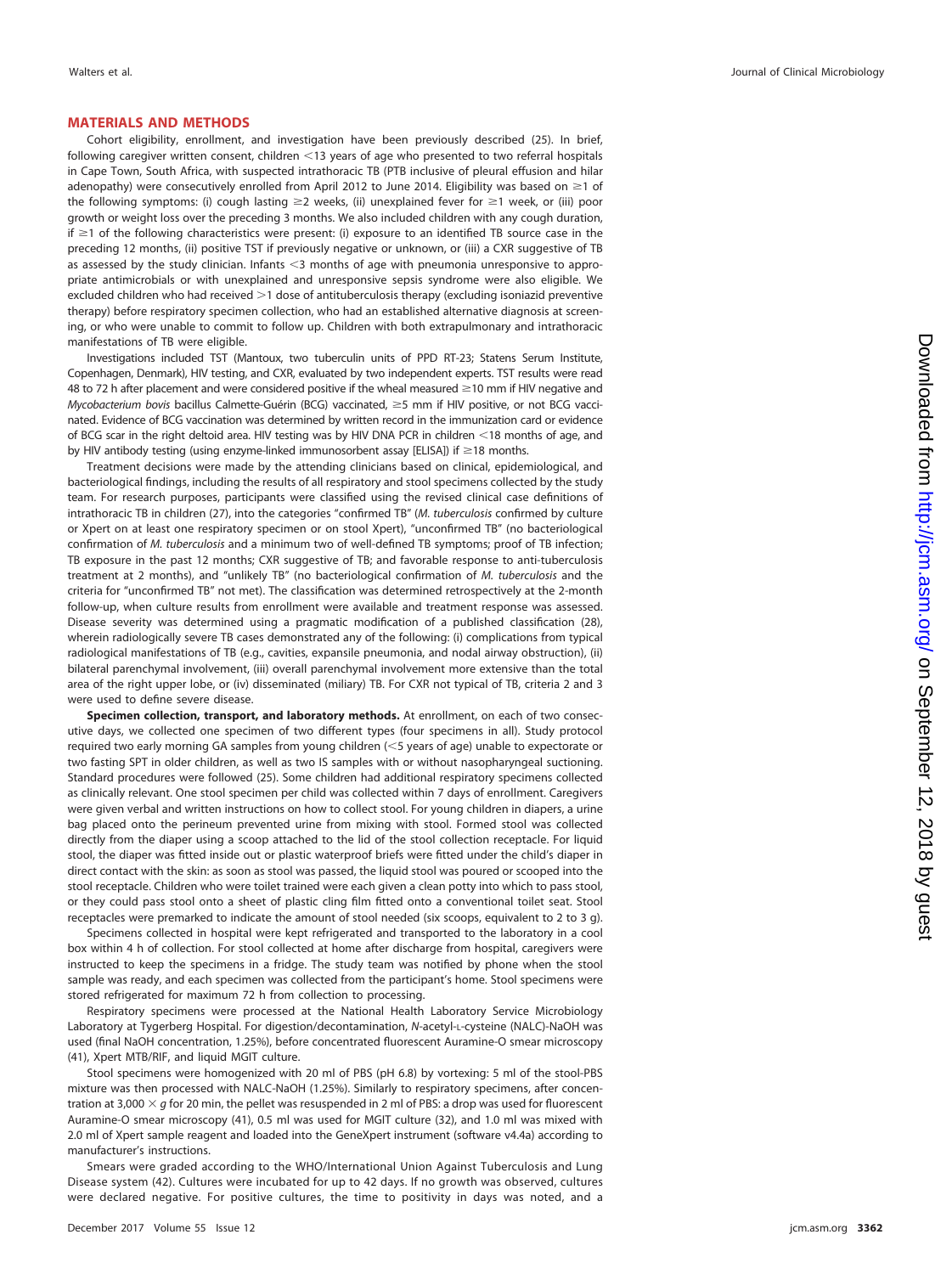Ziehl-Neelsen (ZN) stain was performed on the culture. If the culture was ZN positive, mycobacterial identification and drug susceptibility for isoniazid and rifampin were completed using MTBDRPlus (Hain Life Science, Nehren, Germany). Rifampin-resistant strains underwent phenotypic DST for ofloxacin and amikacin using the agar proportion method. If growth of bacteria/fungi was observed on blood agar plates and/or non-acid-fast bacteria were seen on the ZN smear, the MGIT culture was considered contaminated. Contaminated cultures from respiratory specimens were redecontaminated and reincubated once. Contaminated stool cultures were not further decontaminated as local laboratory experience was that redecontamination was rarely successful. Contaminating organisms were not identified. The laboratory technician who handled the stool cultures was not blind to other microbiology results.

**Statistical analysis.** The primary objective was to evaluate the sensitivity, specificity, and predictive values of the stool culture for the diagnosis of intrathoracic TB in children, compared to (i) confirmed TB, as defined above, and (ii) a clinical decision to treat. In secondary analyses, we compared the diagnostic utility of stool culture to the culture of (i) two GA or two SPT specimens, the reference standard used in similar published studies, and (ii) respiratory specimens collected on the same day as stool. We also evaluated the incremental diagnostic value of Xpert testing of the same stool specimen, and the combined sensitivity of stool Xpert and culture versus confirmed TB from respiratory specimens.

All analyses of diagnostic accuracy were conducted per patient (not per specimen). Children were included in analysis if they had a minimum of one stool and one respiratory specimen collected and if stool was collected within 7 days of the respiratory specimens. Contaminated cultures and invalid/error Xpert results were considered nonevaluable and were not repeated. For diagnostic accuracy calculations, participants were excluded if stool culture was contaminated or if all the results of the respiratory specimens were nonevaluable.

Clinical and demographic characteristics were summarized by clinical case definitions using means and standard deviations if normally distributed and with medians and interquartile ranges if not normally distributed. The chi-squared test and Fisher exact test were used for comparisons between proportions. STARD guidelines were followed for reporting and analyses [\(43\)](#page-9-31). Analyses were generated using Stata 14.0 special edition software (Stata statistical software, release 14; StataCorp LP, College Station, TX).

This study was approved by the Stellenbosch University Health Research Ethics Committee (reference N11/09/282) and by local health authorities.

#### **ACKNOWLEDGMENTS**

This study forms part of the body of work toward a Ph.D. degree for E.W.: the Ph.D. work from which this study emanated was funded by the Medical Research Council of South Africa under MRC Clinician Researcher Programme and by the South African National Research Foundation (Thuthuka Program Funding for Doctoral Students).

This study was also supported by funding from the Faculty of Medicine and Health Sciences at Stellenbosch University, the Harry Crossley Foundation, the South African Medical Research Council (Self-Initiated Research funding program), and the Tuberculosis Trials Consortium (Centers for Disease Control and Prevention).

The funders had no role in the study design, data collection and interpretation, or in the decision to submit this work for publication. The views and opinions expressed are not those of the funders but of the authors of the manuscript.

The study team acknowledges the study participants and their families and the staff at the participating health facilities and the support staff at the Desmond Tutu TB Centre for their dedication and assistance. We also acknowledge Sven O. Friedrich and Kim Hoek for technical assistance.

#### <span id="page-8-0"></span>**REFERENCES**

- <span id="page-8-1"></span>1. World Health Organization. 2016. Global tuberculosis report, 2016. World Health Organization, Geneva, Switzerland.
- 2. Detjen AK, DiNardo AR, Leyden J, Steingart KR, Menzies D, Schiller I, Dendukuri N, Mandalakas AM. 2015. Xpert MTB/RIF assay for the diagnosis of pulmonary tuberculosis in children: a systematic review and meta-analysis. Lancet Respir Med 3:451– 461. [https://doi.org/10.1016/](https://doi.org/10.1016/S2213-2600(15)00095-8) [S2213-2600\(15\)00095-8.](https://doi.org/10.1016/S2213-2600(15)00095-8)
- <span id="page-8-2"></span>3. Steingart KR, Schiller I, Horne DJ, Pai M, Boehme CC, Dendukuri N. 2014. Xpert(R) MTB/RIF assay for pulmonary tuberculosis and rifampicin resistance in adults. Cochrane Database Syst Rev 2014:CD009593. [https://doi](https://doi.org/10.1002/14651858.CD009593.pub3) [.org/10.1002/14651858.CD009593.pub3.](https://doi.org/10.1002/14651858.CD009593.pub3)
- <span id="page-8-3"></span>4. DiNardo AR, Detjen A, Ustero P, Ngo K, Bacha J, Mandalakas AM. 2016. Culture is an imperfect and heterogeneous reference standard in pediatric tuberculosis. Tuberculosis (Edinb) 101S:S105-S108. [https://doi.org/](https://doi.org/10.1016/j.tube.2016.09.021) [10.1016/j.tube.2016.09.021.](https://doi.org/10.1016/j.tube.2016.09.021)
- <span id="page-8-4"></span>5. Theron G, Peter J, Meldau R, Khalfey H, Gina P, Matinyena B, Lenders L, Calligaro G, Allwood B, Symons G, Govender U, Setshedi M, Dheda K. 2013. Accuracy and impact of Xpert MTB/RIF for the diagnosis of smear-negative or sputum-scarce tuberculosis using bronchoalveolar lavage fluid. Thorax 68:1043–1051. [https://doi.org/10.1136/thoraxjnl](https://doi.org/10.1136/thoraxjnl-2013-203485) [-2013-203485.](https://doi.org/10.1136/thoraxjnl-2013-203485)
- <span id="page-8-5"></span>6. Peter JG, Theron G, Singh N, Singh A, Dheda K. 2014. Sputum induction to aid diagnosis of smear-negative or sputum-scarce tuberculosis in adults in HIV-endemic settings. Eur Respir J 43:185-194. [https://doi.org/](https://doi.org/10.1183/09031936.00198012) [10.1183/09031936.00198012.](https://doi.org/10.1183/09031936.00198012)
- <span id="page-8-6"></span>7. Detjen AK, Walters E. 2016. Editorial commentary: improving children's access to new tuberculosis diagnostic tools starts with the collection of appropriate specimens. Clin Infect Dis 62:1169 –1171. [https://doi.org/10](https://doi.org/10.1093/cid/ciw042) [.1093/cid/ciw042.](https://doi.org/10.1093/cid/ciw042)
- <span id="page-8-7"></span>8. Dodd PJ, Gardiner E, Coghlan R, Seddon JA. 2014. Burden of childhood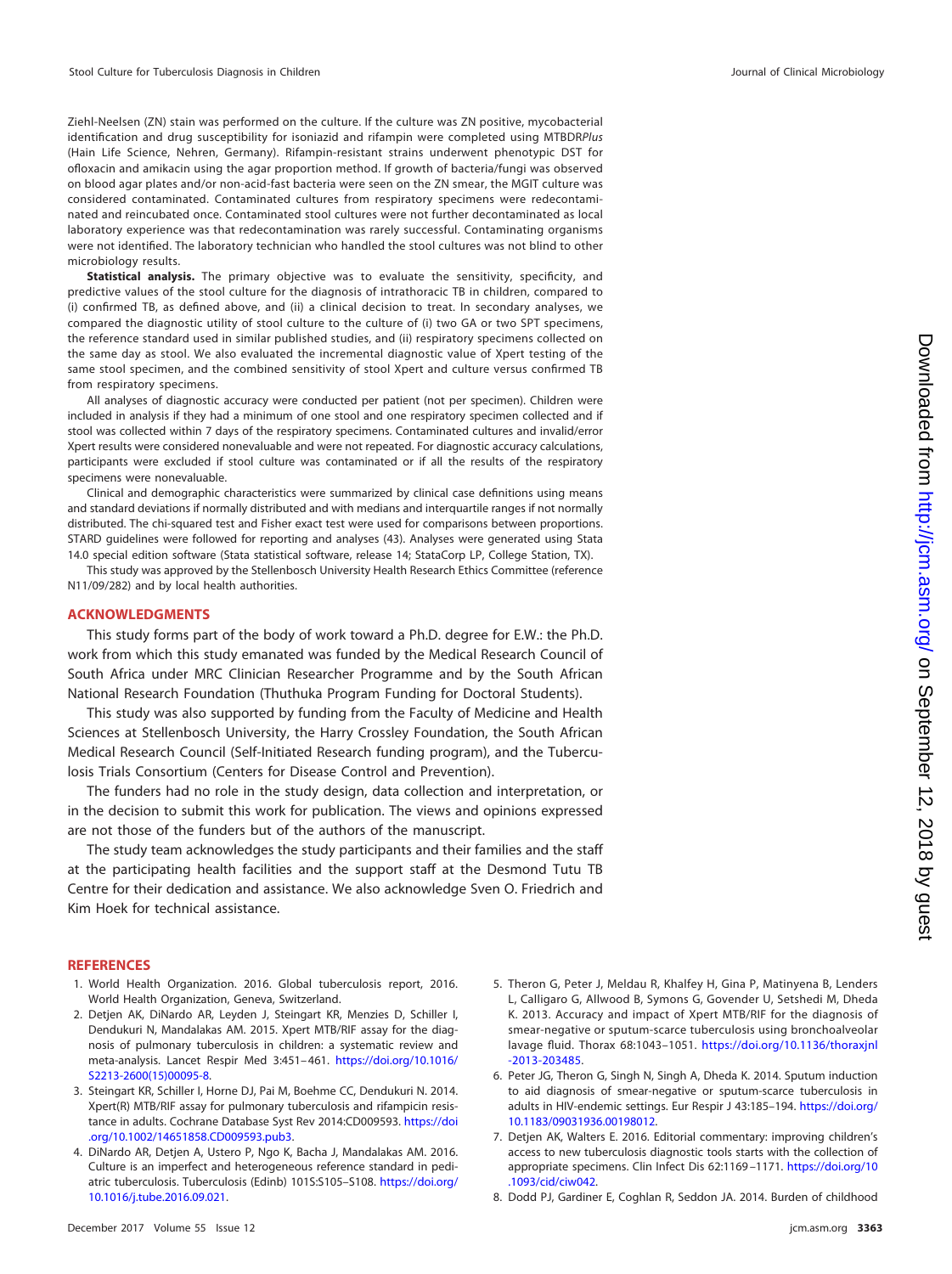tuberculosis in 22 high-burden countries: a mathematical modelling study. Lancet Glob Health 2:e453– e459. [https://doi.org/10.1016/S2214](https://doi.org/10.1016/S2214-109X(14)70245-1) [-109X\(14\)70245-1.](https://doi.org/10.1016/S2214-109X(14)70245-1)

- <span id="page-9-0"></span>9. Marais BJ, Gie RP, Schaaf HS, Hesseling AC, Obihara CC, Starke JJ, Enarson DA, Donald PR, Beyers N. 2004. The natural history of childhood intrathoracic tuberculosis: a critical review of literature from the prechemotherapy era. Int J Tuberc Lung Dis 8:392– 402.
- <span id="page-9-1"></span>10. Bates M, Shibemba A, Mudenda V, Chimoga C, Tembo J, Kabwe M, Chilufya M, Hoelscher M, Maeurer M, Sinyangwe S, Mwaba P, Kapata N, Zumla A. 2016. Burden of respiratory tract infections at post mortem in Zambian children. BMC Med 14:99. [https://doi.org/10.1186/s12916-016](https://doi.org/10.1186/s12916-016-0645-z)  $-0645-z$
- <span id="page-9-2"></span>11. Muller B, Chihota VN, Pillay M, Klopper M, Streicher EM, Coetzee G, Trollip A, Hayes C, Bosman ME, Gey van Pittius NC, Victor TC, Gagneux S, van Helden PD, Warren RM. 2013. Programmatically selected multidrug-resistant strains drive the emergence of extensively drugresistant tuberculosis in South Africa. PLoS One 8:e70919. [https://doi](https://doi.org/10.1371/journal.pone.0070919) [.org/10.1371/journal.pone.0070919.](https://doi.org/10.1371/journal.pone.0070919)
- <span id="page-9-3"></span>12. Jacobson KR, Barnard M, Kleinman MB, Streicher EM, Ragan EJ, White LF, Shapira O, Dolby T, Simpson J, Scott L, Stevens W, van Helden PD, Van Rie A, Warren RM. 2017. Implications of failure to routinely diagnose resistance to second-line drugs in patients with rifampicin-resistant tuberculosis on Xpert MTB/RIF: a multisite observational study. Clin Infect Dis 64:1502–1508. [https://doi.org/10.1093/cid/cix128.](https://doi.org/10.1093/cid/cix128)
- <span id="page-9-4"></span>13. Marais BJ, Graham SM, Maeurer M, Zumla A. 2013. Progress and challenges in childhood tuberculosis. Lancet Infect Dis 13:287–289. [https://](https://doi.org/10.1016/S1473-3099(13)70031-8) [doi.org/10.1016/S1473-3099\(13\)70031-8.](https://doi.org/10.1016/S1473-3099(13)70031-8)
- <span id="page-9-5"></span>14. Zar HJ, Hanslo D, Apolles P, Swingler G, Hussey G. 2005. Induced sputum versus gastric lavage for microbiological confirmation of pulmonary tuberculosis in infants and young children: a prospective study. Lancet 365:130 –134. [https://doi.org/10.1016/S0140-6736\(05\)17702-2.](https://doi.org/10.1016/S0140-6736(05)17702-2)
- <span id="page-9-6"></span>15. Rachow A, Clowes P, Saathoff E, Mtafya B, Michael E, Ntinginya EN, Kowour D, Rojas-Ponce G, Kroidl A, Maboko L, Heinrich N, Reither K, Hoelscher M. 2012. Increased and expedited case detection by Xpert MTB/RIF assay in childhood tuberculosis: a prospective cohort study. Clin Infect Dis 54:1388 –1396. [https://doi.org/10.1093/cid/cis190.](https://doi.org/10.1093/cid/cis190)
- <span id="page-9-7"></span>16. Al-Aghbari N, Al-Sonboli N, Yassin MA, Coulter JB, Atef Z, Al-Eryani A, Cuevas LE. 2009. Multiple sampling in one day to optimize smear microscopy in children with tuberculosis in Yemen. PLoS One 4:e5140. [https://doi.org/10.1371/journal.pone.0005140.](https://doi.org/10.1371/journal.pone.0005140)
- <span id="page-9-8"></span>17. Walters E, Gie RP, Hesseling AC, Friedrich SO, Diacon AH, Gie RP. 2012. Rapid diagnosis of pediatric intrathoracic tuberculosis from stool samples using the Xpert MTB/RIF assay: a pilot study. Pediatr Infect Dis J 31:1316. [https://doi.org/10.1097/INF.0b013e318268d25e.](https://doi.org/10.1097/INF.0b013e318268d25e)
- 18. DiNardo AR, Hahn A, Leyden J, Stager C, Baron EJ, Graviss EA, Mandalakas AM, Guy E. 2015. Use of string test and stool specimens to diagnose pulmonary tuberculosis. Int J Infect Dis 41:50 –52. [https://doi](https://doi.org/10.1016/j.ijid.2015.10.022) [.org/10.1016/j.ijid.2015.10.022.](https://doi.org/10.1016/j.ijid.2015.10.022)
- <span id="page-9-25"></span>19. El Khechine A, Henry M, Raoult D, Drancourt M. 2009. Detection of Mycobacterium tuberculosis complex organisms in the stools of patients with pulmonary tuberculosis. Microbiology 155:2384 –2389. [https://doi](https://doi.org/10.1099/mic.0.026484-0) [.org/10.1099/mic.0.026484-0.](https://doi.org/10.1099/mic.0.026484-0)
- <span id="page-9-14"></span>20. Oberhelman RA, Soto-Castellares G, Gilman RH, Caviedes L, Castillo ME, Kolevic L, Del Pino T, Saito M, Salazar-Lindo E, Negron E, Montenegro S, Laguna-Torres VA, Moore DA, Evans CA. 2010. Diagnostic approaches for paediatric tuberculosis by use of different specimen types, culture methods, and PCR: a prospective case-control study. Lancet Infect Dis 10: 612– 620. [https://doi.org/10.1016/S1473-3099\(10\)70141-9.](https://doi.org/10.1016/S1473-3099(10)70141-9)
- <span id="page-9-15"></span>21. Donald PR, Schaaf HS, Gie RP, Beyers N, Sirgel FA, Venter A. 1996. Stool microscopy and culture to assist the diagnosis of pulmonary tuberculosis in childhood. J Trop Pediatr 42:311-312. [https://doi.org/10.1093/](https://doi.org/10.1093/tropej/42.5.311) [tropej/42.5.311.](https://doi.org/10.1093/tropej/42.5.311)
- 22. Monkongdee P, McCarthy KD, Cain KP, Tasaneeyapan T, Nguyen HD, Nguyen TN, Nguyen TB, Teeratakulpisarn N, Udomsantisuk N, Heilig C, Varma JK. 2009. Yield of acid-fast smear and mycobacterial culture for tuberculosis diagnosis in people with human immunodeficiency virus. Am J Respir Crit Care Med 180:903-908. [https://doi.org/10.1164/rccm](https://doi.org/10.1164/rccm.200905-0692OC) [.200905-0692OC.](https://doi.org/10.1164/rccm.200905-0692OC)
- <span id="page-9-19"></span>23. Oramasionwu GE, Heilig CM, Udomsantisuk N, Kimerling ME, Eng B, Nguyen HD, Thai S, Keo C, McCarthy KD, Varma JK, Cain KP. 2013. The utility of stool cultures for diagnosing tuberculosis in people living with the human immunodeficiency virus. Int J Tuberc Lung Dis 17:1023–1028. [https://doi.org/10.5588/ijtld.13.0061.](https://doi.org/10.5588/ijtld.13.0061)
- 24. Nicol MP, Spiers K, Workman L, Isaacs W, Munro J, Black F, Zemanay W,

Zar HJ. 2013. Xpert MTB/RIF testing of stool samples for the diagnosis of pulmonary tuberculosis in children. Clin Infect Dis 57:e18 – e21. [https://](https://doi.org/10.1093/cid/cit230) [doi.org/10.1093/cid/cit230.](https://doi.org/10.1093/cid/cit230)

- <span id="page-9-9"></span>25. Walters E, van der Zalm MM, Palmer M, Bosch C, Demers AM, Draper H, Goussard P, Schaaf HS, Friedrich SO, Whitelaw A, Warren R, Gie RP, Hesseling AC. 2017. Xpert MTB/RIF on stool is useful for the rapid diagnosis of tuberculosis in young children with severe pulmonary disease. Pediatr Infect Dis J 36:837– 843. [https://doi.org/10.1097/INF](https://doi.org/10.1097/INF.0000000000001563) [.0000000000001563.](https://doi.org/10.1097/INF.0000000000001563)
- <span id="page-9-10"></span>26. Wolf H, Mendez M, Gilman RH, Sheen P, Soto G, Velarde AK, Zimic M, Escombe AR, Montenegro S, Oberhelman RA, Evans CA. 2008. Diagnosis of pediatric pulmonary tuberculosis by stool PCR. Am J Trop Med Hyg 79:893– 898.
- <span id="page-9-11"></span>27. Graham SM, Cuevas LE, Jean-Philippe P, Browning R, Casenghi M, Detjen AK, Gnanashanmugam D, Hesseling AC, Kampmann B, Mandalakas A, Marais BJ, Schito M, Spiegel HM, Starke JR, Worrell C, Zar HJ. 2015. Clinical case definitions for classification of intrathoracic tuberculosis in children: an update. Clin Infect Dis 61(Suppl 3):S179 –S187. [https://doi](https://doi.org/10.1093/cid/civ581) [.org/10.1093/cid/civ581.](https://doi.org/10.1093/cid/civ581)
- <span id="page-9-12"></span>28. Wiseman CA, Gie RP, Starke JR, Schaaf HS, Donald PR, Cotton MF, Hesseling AC. 2012. A proposed comprehensive classification of tuberculosis disease severity in children. Pediatr Infect Dis J 31:347–352. [https://doi.org/10.1097/INF.0b013e318243e27b.](https://doi.org/10.1097/INF.0b013e318243e27b)
- <span id="page-9-13"></span>29. Steingart KR, Sohn H, Schiller I, Kloda LA, Boehme CC, Pai M, Dendukuri N. 2013. Xpert® MTB/RIF assay for pulmonary tuberculosis and rifampicin resistance in adults. Cochrane Database Syst Rev 2013:CD009593. [https://doi.org/10.1002/14651858.CD009593.pub2.](https://doi.org/10.1002/14651858.CD009593.pub2)
- <span id="page-9-16"></span>30. Oberhelman RA, Soto-Castellares G, Caviedes L, Castillo ME, Kissinger P, Moore DA, Evans C, Gilman RH. 2006. Improved recovery of Mycobacterium tuberculosis from children using the microscopic observation drug susceptibility method. Pediatrics 118:e100-e106. [https://doi.org/](https://doi.org/10.1542/peds.2005-2623) [10.1542/peds.2005-2623.](https://doi.org/10.1542/peds.2005-2623)
- <span id="page-9-18"></span><span id="page-9-17"></span>31. Allen BW. 1989. Isolation of Mycobacterium tuberculosis from faeces. Med Lab Sci 46:101–106.
- <span id="page-9-20"></span>32. Siddiqi H, Rüsch-Gerdes S. 2007. MGIT procedure manual. Foundation for Innovative New Diagnostics (FIND), Geneva, Switzerland.
- 33. Hillemann D, Rusch-Gerdes S, Boehme C, Richter E. 2011. Rapid molecular detection of extrapulmonary tuberculosis by the automated GeneXpert MTB/RIF system. J Clin Microbiol 49:1202–1205. [https://doi.org/10.1128/JCM.02268-10.](https://doi.org/10.1128/JCM.02268-10)
- <span id="page-9-21"></span>34. Kokuto H, Sasaki Y, Yoshimatsu S, Mizuno K, Yi L, Mitarai S. 2015. Detection of Mycobacterium tuberculosis (MTB) in fecal specimens from adults diagnosed with pulmonary tuberculosis using the Xpert MTB/ rifampicin test. Open Forum Infect Dis 2:ofv074. [https://doi.org/10.1093/](https://doi.org/10.1093/ofid/ofv074) [ofid/ofv074.](https://doi.org/10.1093/ofid/ofv074)
- <span id="page-9-22"></span>35. Allen BW. 1991. Comparison of three methods for decontamination of faeces for isolation of Mycobacterium tuberculosis. Tubercle 72:214 –217. [https://doi.org/10.1016/0041-3879\(91\)90011-G.](https://doi.org/10.1016/0041-3879(91)90011-G)
- <span id="page-9-23"></span>36. Yajko DM, Nassos PS, Sanders CA, Gonzalez PC, Reingold AL, Horsburgh CR, Jr, Hopewell PC, Chin DP, Hadley WK. 1993. Comparison of four decontamination methods for recovery of Mycobacterium avium complex from stools. J Clin Microbiol 31:302–306.
- <span id="page-9-26"></span><span id="page-9-24"></span>37. Mavenyengwa RT, Nziramasanga P. 2003. Use of culture methods for recovery of atypical mycobacteria from stools of AIDS patients. Cent Afr J Med 49:31–37.
- <span id="page-9-27"></span>38. El Khechine A, Drancourt M. 2011. Diagnosis of pulmonary tuberculosis in a microbiological laboratory. Med Mal Infect 41:509 –517. [https://doi](https://doi.org/10.1016/j.medmal.2011.07.012) [.org/10.1016/j.medmal.2011.07.012.](https://doi.org/10.1016/j.medmal.2011.07.012)
- <span id="page-9-28"></span>39. Peres PJ, Gevaudan MJ, Gulian C, de Micco P. 1988. Une methode de traitment des produits pathologiques en vue de l'isolement des mycobacteries. Revue Fr Lab 173:67–74.
- 40. Asmar S, Chatellier S, Mirande C, van Belkum A, Canard I, Raoult D, Drancourt M. 2016. A chlorhexidine- agar plate culture medium protocol to complement standard broth culture of Mycobacterium tuberculosis. Front Microbiol 7:30. [https://doi.org/10.3389/fmicb.2016](https://doi.org/10.3389/fmicb.2016.00030) [.00030.](https://doi.org/10.3389/fmicb.2016.00030)
- <span id="page-9-29"></span>41. Steingart KR, Henry M, Ng V, Hopewell PC, Ramsay A, Cunningham J, Urbanczik R, Perkins M, Aziz MA, Pai M. 2006. Fluorescence versus conventional sputum smear microscopy for tuberculosis: a systematic review. Lancet Infect Dis 6:570 –581. [https://doi.org/10.1016/S1473](https://doi.org/10.1016/S1473-3099(06)70578-3) [-3099\(06\)70578-3.](https://doi.org/10.1016/S1473-3099(06)70578-3)
- <span id="page-9-31"></span><span id="page-9-30"></span>42. Weyer K. 1998. Laboratory services in tuberculosis control. World Health Organization, Geneva, Switzerland.
- 43. Bossuyt PM, Reitsma JB, Bruns DE, Gatsonis CA, Glasziou PP, Irwig LM,